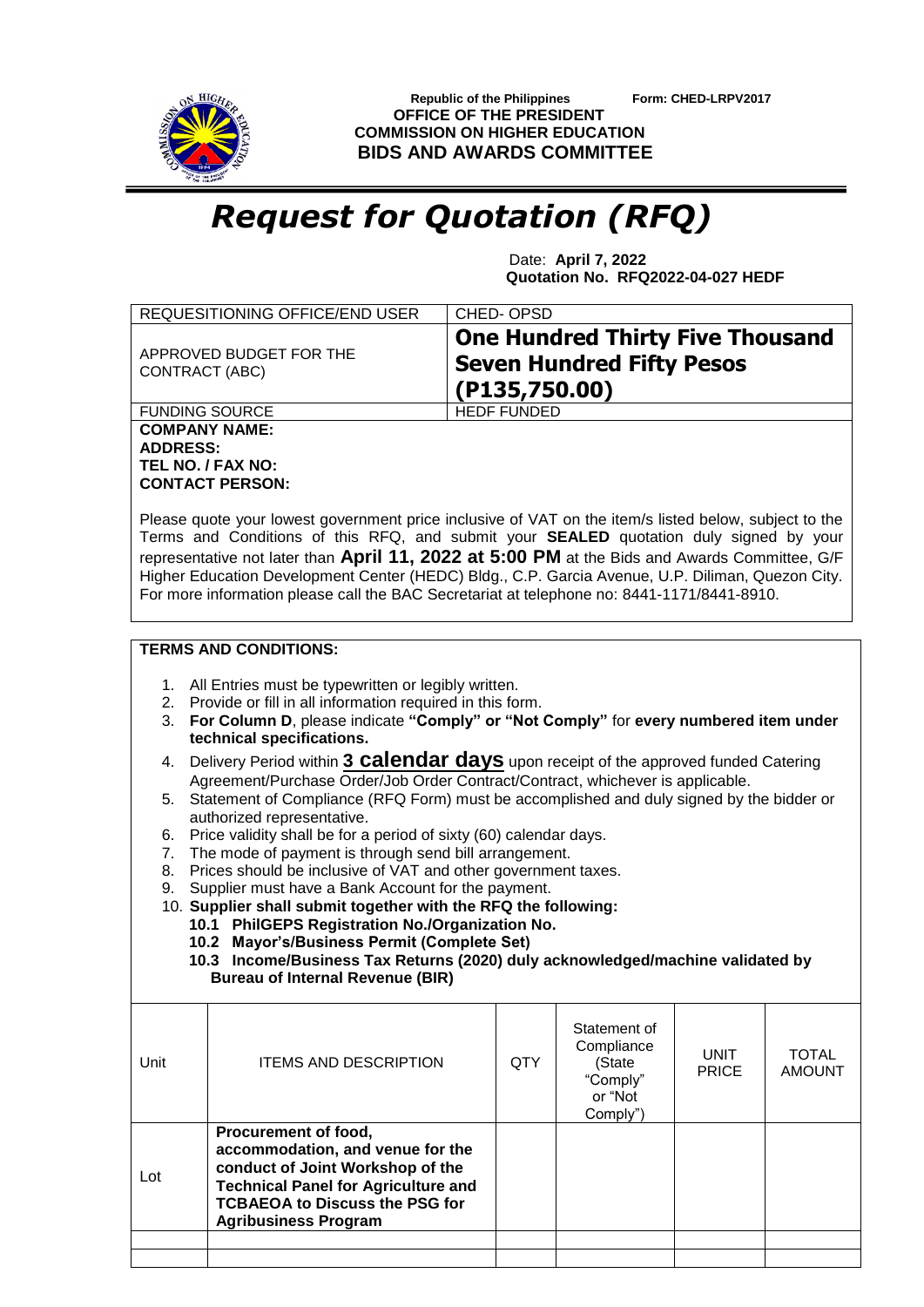|          | <b>Technical Specifications:</b>        |  |  |
|----------|-----------------------------------------|--|--|
| 1.       | Date: May 23-25, 2022                   |  |  |
| 2.       | Food, Accommodation, and                |  |  |
|          | Venue                                   |  |  |
| 3.       | Preferred Venue: Ortigas                |  |  |
|          |                                         |  |  |
|          | Center                                  |  |  |
|          |                                         |  |  |
| 4.       | No. of pax: Fifteen (15) pax            |  |  |
|          |                                         |  |  |
|          | 5. Accommodation for 15 pax             |  |  |
|          | (twin sharing)                          |  |  |
|          |                                         |  |  |
|          | Check in May 23, 2022 /                 |  |  |
|          | Check out: May 25, 2022                 |  |  |
|          |                                         |  |  |
|          |                                         |  |  |
| 6.       | Food                                    |  |  |
|          |                                         |  |  |
|          | May 23, 2022                            |  |  |
|          | AM Snack/PM Snack for 15                |  |  |
|          | pax                                     |  |  |
|          | <b>Buffet Lunch and Buffet Dinner</b>   |  |  |
|          | for 15 pax                              |  |  |
|          |                                         |  |  |
|          | May 24, 2022                            |  |  |
|          | Breakfast for 15 pax                    |  |  |
|          | AM Snack for 15 pax                     |  |  |
|          | Buffet Lunch for 15 pax                 |  |  |
|          |                                         |  |  |
|          | PM Snack for 15 pax                     |  |  |
|          | Buffet Dinner for 15 pax                |  |  |
|          |                                         |  |  |
|          | May 25, 2022                            |  |  |
|          | Breakfast for 15 pax                    |  |  |
|          | AM Snack for 15 pax                     |  |  |
|          | Buffet Lunch for 15 pax                 |  |  |
|          | PM Snack for 15 pax                     |  |  |
|          |                                         |  |  |
|          |                                         |  |  |
| 7.       | Venue (compliant with IATF              |  |  |
|          | Rules) with Safety Seal                 |  |  |
|          |                                         |  |  |
|          |                                         |  |  |
|          | Free flowing coffee                     |  |  |
|          | Free use of function room (no extra     |  |  |
|          | charge in excess of 8 hours)            |  |  |
|          | Free use of projector and extension     |  |  |
| cords    |                                         |  |  |
|          | Free flowing coffee, tea and water      |  |  |
|          | Free notepads and pens                  |  |  |
|          | Free candies and nuts                   |  |  |
|          | Free use of electricity for laptops and |  |  |
| printers |                                         |  |  |
|          |                                         |  |  |
|          |                                         |  |  |
|          |                                         |  |  |
| 8.       | Complimentary parking                   |  |  |
|          |                                         |  |  |
| 9.       | With strong wifi connection             |  |  |
|          |                                         |  |  |
|          | 10. No gambling establishment           |  |  |
|          | within the hotel premises               |  |  |
|          |                                         |  |  |
|          | 11. No advance deposit required         |  |  |
|          |                                         |  |  |
|          |                                         |  |  |
|          | 12. Billing Statement is to be          |  |  |
|          | settled immediately after               |  |  |
|          | receipt of statement of account         |  |  |